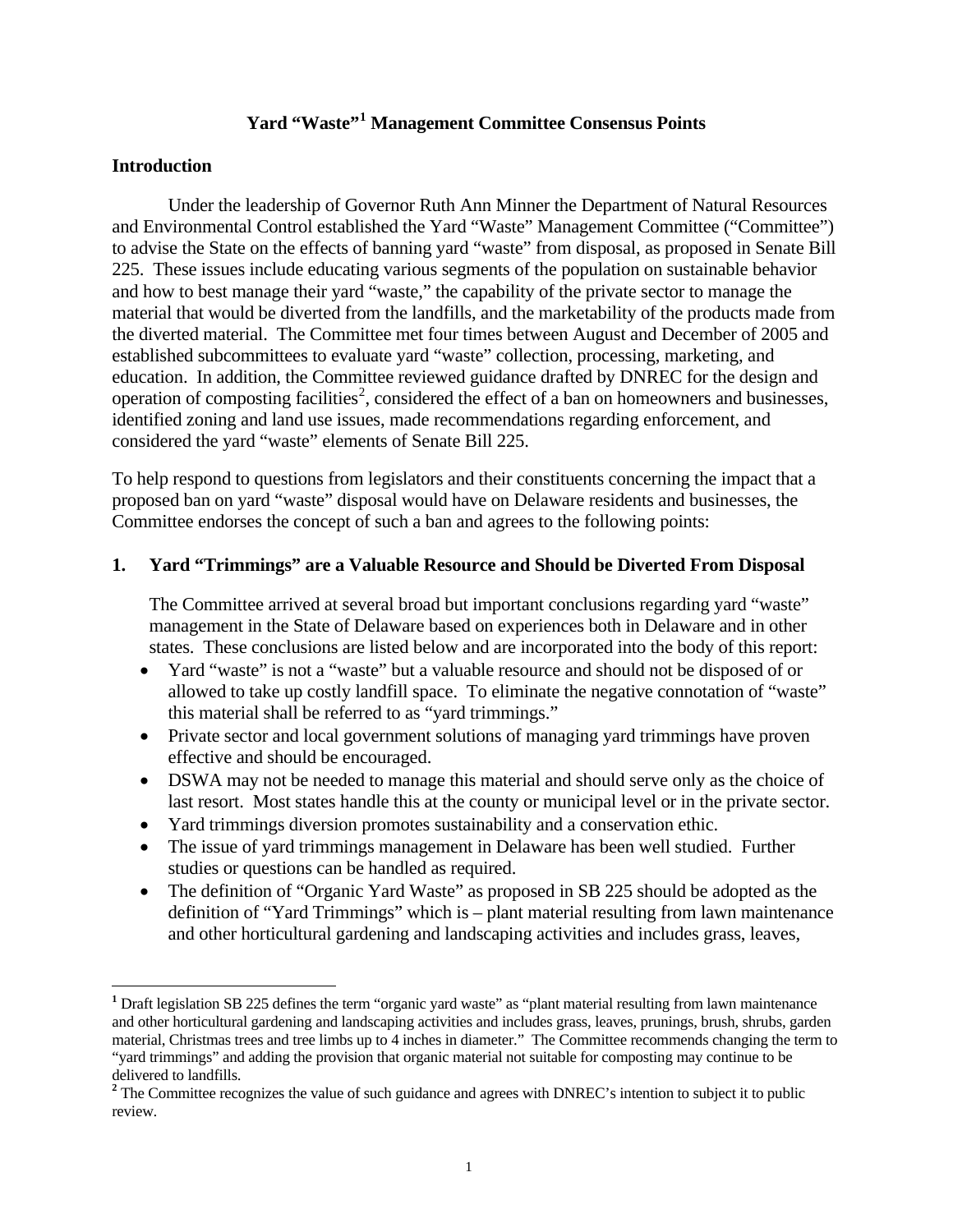prunings, brush, shrubs, garden material, Christmas trees and tree limbs up to 4 inches in diameter.

### **2. A Ban on the Landfilling of Yard Trimmings Would Require Only Modest Changes by Homeowners and Businesses**

 Homeowners and businesses would keep yard trimmings separate from trash and choose to manage it by:

- Keeping the material on site by composting, mulching, and grasscycling (using a mulching mower);
- Dropping off the material at a yard trimmings processing facility; or
- Arranging to have the material picked up (e.g., by a private hauler or landscaping company). $3$

# **3. No Significant Changes to Collection Systems are Expected to be Required**

- The private waste hauling industry is prepared and equipped to collect separated yard trimmings and transport it to processing facilities if the State implements a ban on landfilling this material. The collection capacity exists to handle all of the material that would be diverted from the landfills.
- Each individual hauler would decide how to work this additional collection service into its business plan.
- The hauling community believes that the establishment of several processing facilities throughout the state (at least one in New Castle and Kent County and two in Sussex County) would ensure a smooth transition for transport of the material.
- The availability of scales at processing facilities is recommended to help the public make comparisons about tipping fees. The use of scales, however, will be at the discretion of the site owner/operator.
- A ban implementation date 12 months after enactment or administrative establishment of the ban would allow enough time for haulers to gear up for the changes.
- A review committee composed of an assortment of stakeholders is recommended to ensure that the yard trimmings management process remains on track and addresses issues as they arise.
- Private haulers should not be held responsible for enforcing the requirement that residents and businesses separate their yard trimmings from their trash; this must be the responsibility of governmental entities that have enforcement authority.
- Municipalities will have to make provisions for the collection of yard trimmings. Several already have the framework in place.

<span id="page-1-0"></span>**<sup>3</sup>** The cost/price of yard trimmings pick up is uncertain and will depend on a variety of market factors, including fuel prices and disposition costs. Nevertheless, a recent study ("Analysis of the Impact of a Yard Waste Ban on Landfill Quantities and Household Costs," Sept. 15, 2004, by DSM Environmental Services, Inc.) estimated that the monthly cost would be \$4 to \$5 in most areas and \$2 to \$3 in incorporated areas with organized trash pickup (see p. 50 of the report). The haulers subsequently reported to RPAC that they would expect the cost to range from \$3 to \$7 per month. However, innovative strategies such as co-collection and/or franchising of trash districts can reduce or possible even eliminate these added costs. Homeowners' flexibility in negotiating yard trimmings collection to suit their needs may also reduce these costs even further.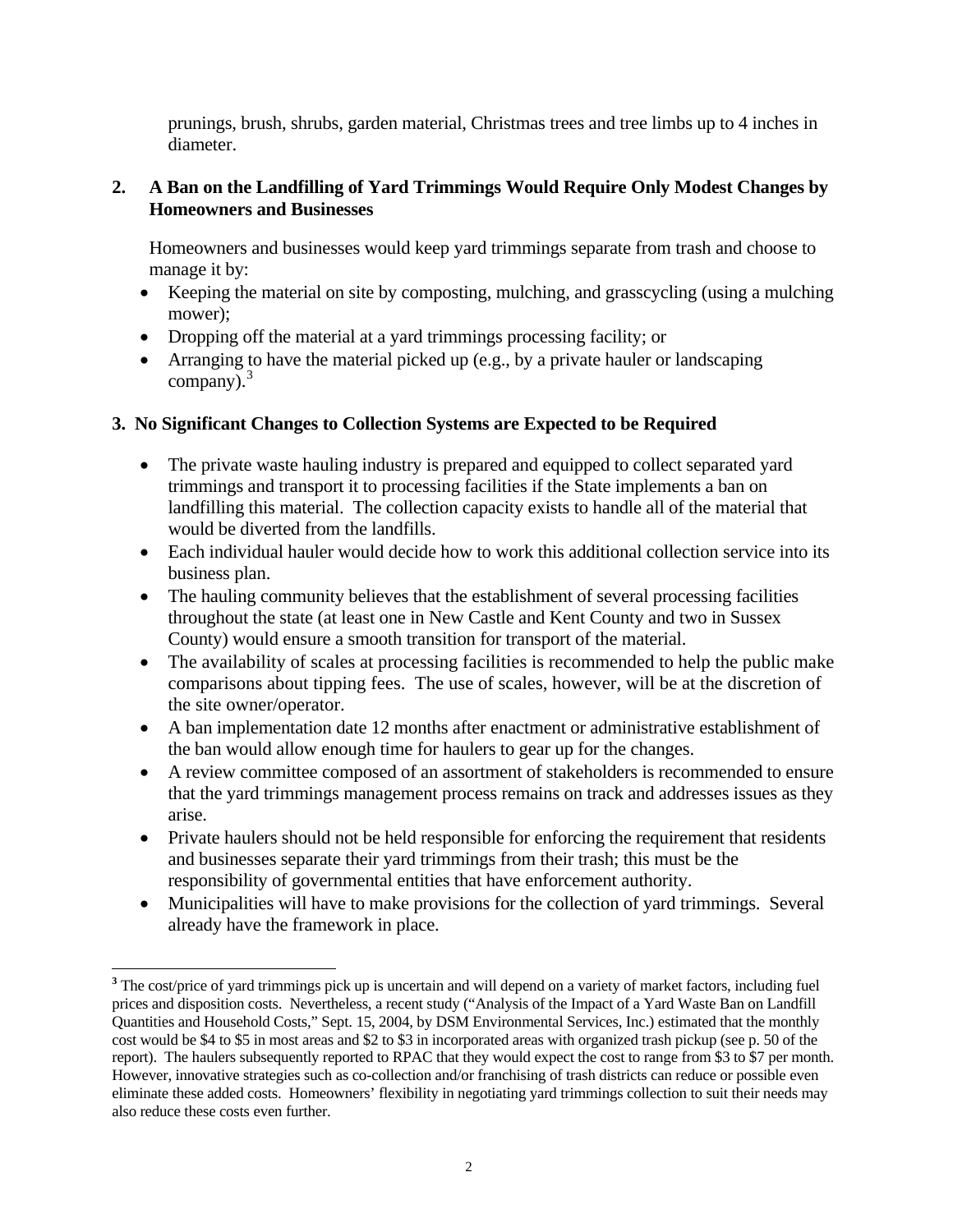### **4. Yard Trimmings Can be Converted into Useful Products**

- A variety of technologies for processing yard trimmings are well developed and can be applied in Delaware. Both "minimal" and "low" technology processing $\frac{3}{4}$  $\frac{3}{4}$  $\frac{3}{4}$  are currently being used in Delaware.
- Yard trimmings can be processed without creating threats to human health or the environment. Processing facilities should adhere to "Best Management Practices" (BMPs). Draft guidance incorporating BMPs for processing facilities is attached to this report. DNREC should work with the potentially regulated community and public to develop a final guidance document for implementation and use.
- The quality and marketability of the finished product depend to a large extent on the level of technology used in processing. Intermediate- to high-level technology<sup>[5](#page-2-1)</sup> should be encouraged so that high-quality products will be produced. At the same time, the Committee recognizes that some operations, especially those run by municipalities or communities, are interested not in producing a saleable product but rather in providing a service (and perhaps a free soil amendment) to their residents. These operations should be encouraged but may need some assistance in implementing measures to minimize potential threats to human health or the environment.
- There is substantial private sector interest in managing yard trimmings in Delaware, and the private sector should be given every opportunity to manage the material. However, there is no guarantee that the private sector will step forward to process all of the diverted material. Therefore, the DSWA should be prepared to serve as the backup processor if necessary.<sup>[6](#page-2-2)</sup>

### **5. More than Sufficient Markets Exist for High-quality Compost**

- Any Delaware business that wants to purchase a yard trimmings compost for its own use or for resale must import this material from an out-of-state manufacturer because it is not produced in Delaware. Yet Delaware continues to landfill its yard trimmings.
- Much of the large woody material (stumps, limbs, etc.) in Delaware is already being processed. A yard trimmings ban will not adversely impact this market because the demand for finished mulch products is growing. There might be some price adjustments due to the sudden increase in feedstock, but tip-fee income should mitigate the impact. Carbon based bulking agents will also be in demand for composting leaves and grass.
- The demand for commercial grade compost is growing throughout the state. The addition of yard trimmings sourced materials may cause some disruption in the marketplace,

<span id="page-2-0"></span> <sup>4</sup> As described by DSM in its previously cited report, "minimal" technology composting involves placing the material in large windrows and turning it infrequently (perhaps only once a year) with a front-end loader. Production of stabilized compost requires three years. "Low" technology compost involves smaller windrows and more frequent turning (determined by monitoring of temperature and moisture content) and produces stabilized compost in 12 to 18 months.

<span id="page-2-1"></span>**<sup>5</sup>** As described by DSM, "intermediate" technology composting involves the use of specialized windrow-turning equipment, frequent turning (about once a week), and production of stabilized compost in 4 to 8 months. "High" technology composting involves sophisticated methods such as static piles or in-vessel systems which are not appropriate for yard trimmings alone but may be appropriate for co-composting of bio-solids or food waste with yard trimmings.

<span id="page-2-2"></span>**<sup>6</sup>** SB 225 specifies that DSWA will provide this service if the private sector does not provide facilities capable of managing all of the yard trimmings requiring processing.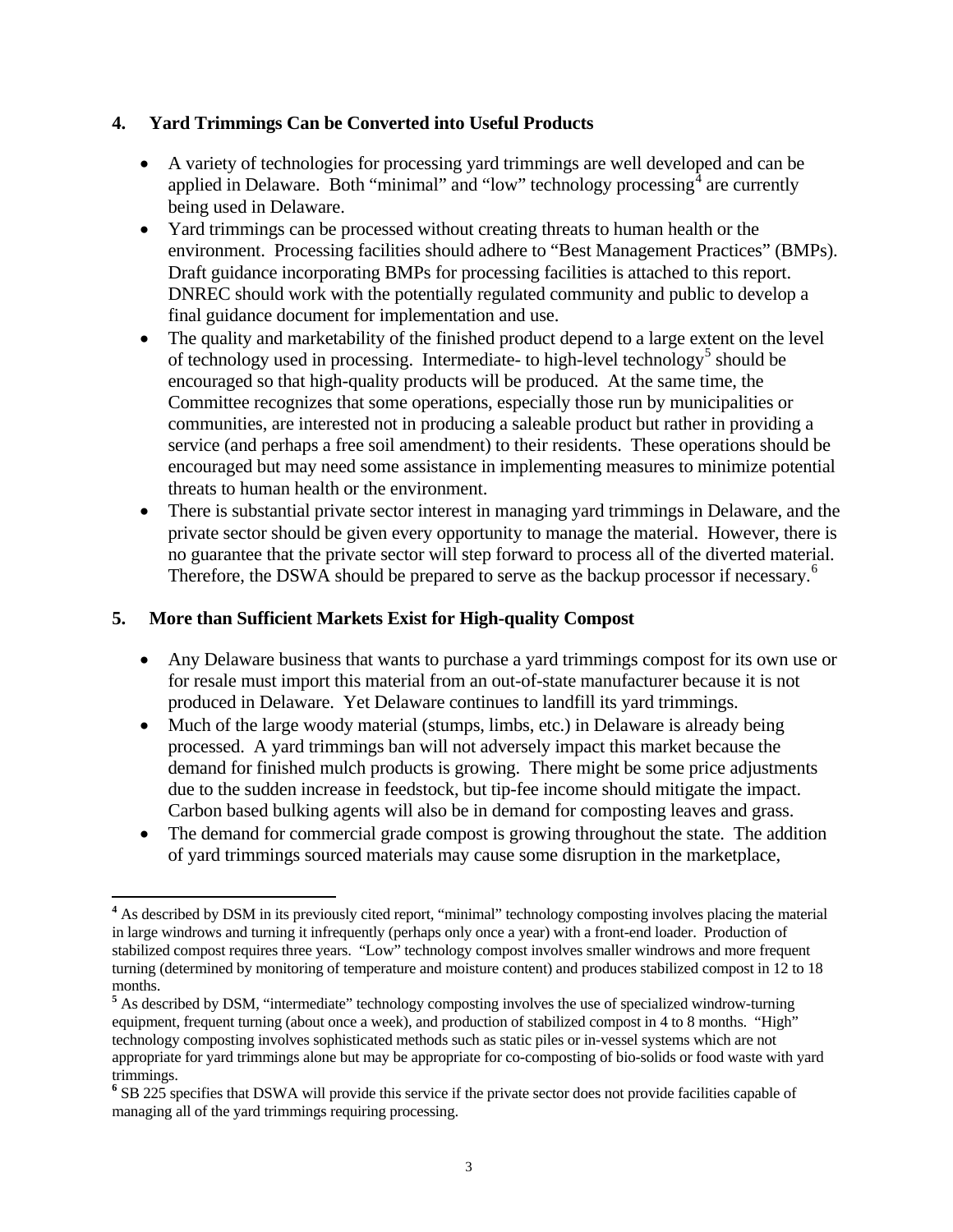depending on the amount of material and what entities are producing the product (for example, a municipality that produces a yard trimmings product will likely undersell a commercial operation). Nonetheless, in our neighboring states, the supply of yard trimmings compost almost never meets the demand and there's no reason to expect Delaware's production will be any different.

- Government agencies that use large quantities of mulch and soil amendments (especially DelDOT but also DAS and possibly others) should be encouraged to use products made from diverted waste if they meet their specifications.
- Because of the complexity involved in producing a high-quality composted product, the length of time the process requires, and capital costs involved (land and equipment acquisition), some form of subsidy or financial assistance may be required to help facilities get established, particularly for local government operations.

# **6. An Effective Public Education Campaign Should be Implemented**

- The public outreach effort should be designed to reach and gain the cooperation of all groups affected by the ban. These groups include households and businesses; political representatives; cities, towns, and counties; waste haulers; and processors. The focus of the outreach and the appropriate outreach tools will likely be different for each group.
- The educational effort should use proven methods of outreach that foster sustainable behavior.[7](#page-3-0)
- The educational campaign will require financial resources. Approximately \$1 per person per year should be allocated for initial promotion of the ban and education of the affected groups. This represents about 20% of the funding that will be available if Senate Bill 225 is enacted. After start-up, the annual amount budgeted for education and outreach should be reduced to about  $50¢$  per person per year (10% of the available funds).
- Recommended components of an educational campaign are contained in the report of the Education Subcommittee.

### **7. Enforcement Should be a Tool of Last Resort; Emphasis Must be on Education**

- Some governmental oversight of processing facilities is necessary to prevent potential environmental problems such as odors and/or runoff.
- The emphasis must be on education rather than enforcement. Only after education and compliance assistance by DSWA have proven ineffective should DNREC exercise its formal enforcement authority when addressing problems with yard trimmings management.
- Any legislation, regulation, or guidance addressing the management of yard trimmings must contain a provision for the proper disposal of yard trimmings that are not suitable to be managed at a yard trimmings processing facility.

<span id="page-3-0"></span>**<sup>7</sup>** Recent research shows written materials to be effective tools for educating the public. Newspapers, bill stuffers, and direct mail are among effective vehicles for households. Flow charts and fact sheets that convey a lot of information in a concise format are effective for political representatives. More recommendations for conducting outreach to various impacted groups are outlined in the report of the Education Subcommittee (Sept. 28, 2005).